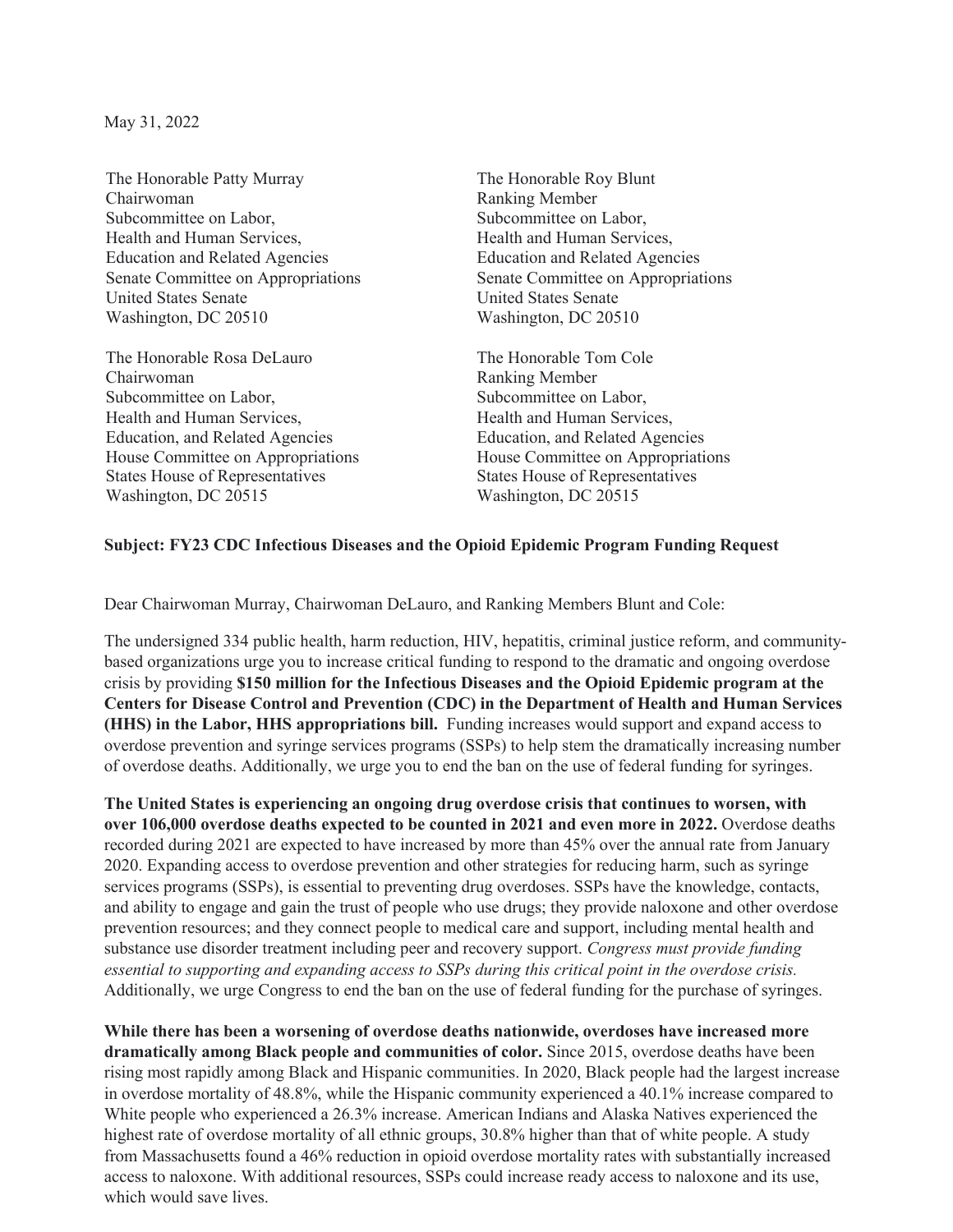**Currently, the nation has insufficient access to SSPs and most people at risk from overdose need significantly increased access to services.** According to the North American Syringe Exchange Network (NASEN), there are approximately 400 SSPs operating nationwide. Experts estimate that to sufficiently expand access to SSP programs, *the U.S. would require approximately 2,000 programs - 5 times the number in existence now.* The requested funding increase could provide a 10% increase to currently operating SSPs to help address funding cuts and shortfalls as well as expand the number of SSPs nationwide by approximately 50 programs. These additional resources are urgently needed to reduce overdose deaths and the spread of costly infectious diseases.

**Finally, expanding access to SSPs will reduce health care costs, including for infectious diseases treatment.** The rise in injection drug use associated with opioid use disorder over the past decade is largely responsible for the 380% increase in hepatitis C cases and has been the cause of HIV outbreaks in communities across the nation. Hepatitis C treatment can cost more than \$30,000 per person, while HIV treatment can cost upwards of \$560,000 per person. Averting even a small number of cases has the potential to save millions in treatment costs in a single year.

**To help the nation respond to this urgent overdose crisis, we urge Congress to provide \$150 million in funding for the Infectious Diseases and the Opioid Epidemic program at CDC/HHS** in the LHHS appropriations bill and **to remove language banning the use of federal funding for syringes.**

Thank you for your time and consideration of this critical request. If you have questions or need additional information, please do not hesitate to contact William McColl, senior consultant with Collier Collective at bmccoll@colliercollective.org. Thank you.

Sincerely,

# **National Organizations**

A New PATH (Parents for Addiction Treatment & Healing (CA) AIDS United (VA) AIDS Vaccine Advocacy Coalition (AVAC) (NY) American Academy of HIV Medicine (DC) American Atheists (NJ) American Liver Foundation (NJ) American Medical Women's Association (IL) American Society of Addiction Medicine (MD) Association For Ambulatory Behavioral Healthcare (TX) Association for Multidisciplinary Education and Research in Substance Use and Addiction (AMERSA) (RI) Association of Prosecuting Attorneys (DC) Big Cities Health Coalition (MD) Black AIDS Institute (CA) Blacks in Law Enforcement of America (DC) Center for Disability Rights (NY) CenterLink: The Community of LGBT Centers (FL) Clary Strategies (CA) Coalition on Positive Health Empowerment (NY) CURE (Citizens United for Rehabilitation of Errants) (DC) DanceSafe (CO) Drug Policy Alliance (DPA) (DC) Elevyst (PA) End Substance Use Disorder (End SUD) (TX) Exchange Union (WV)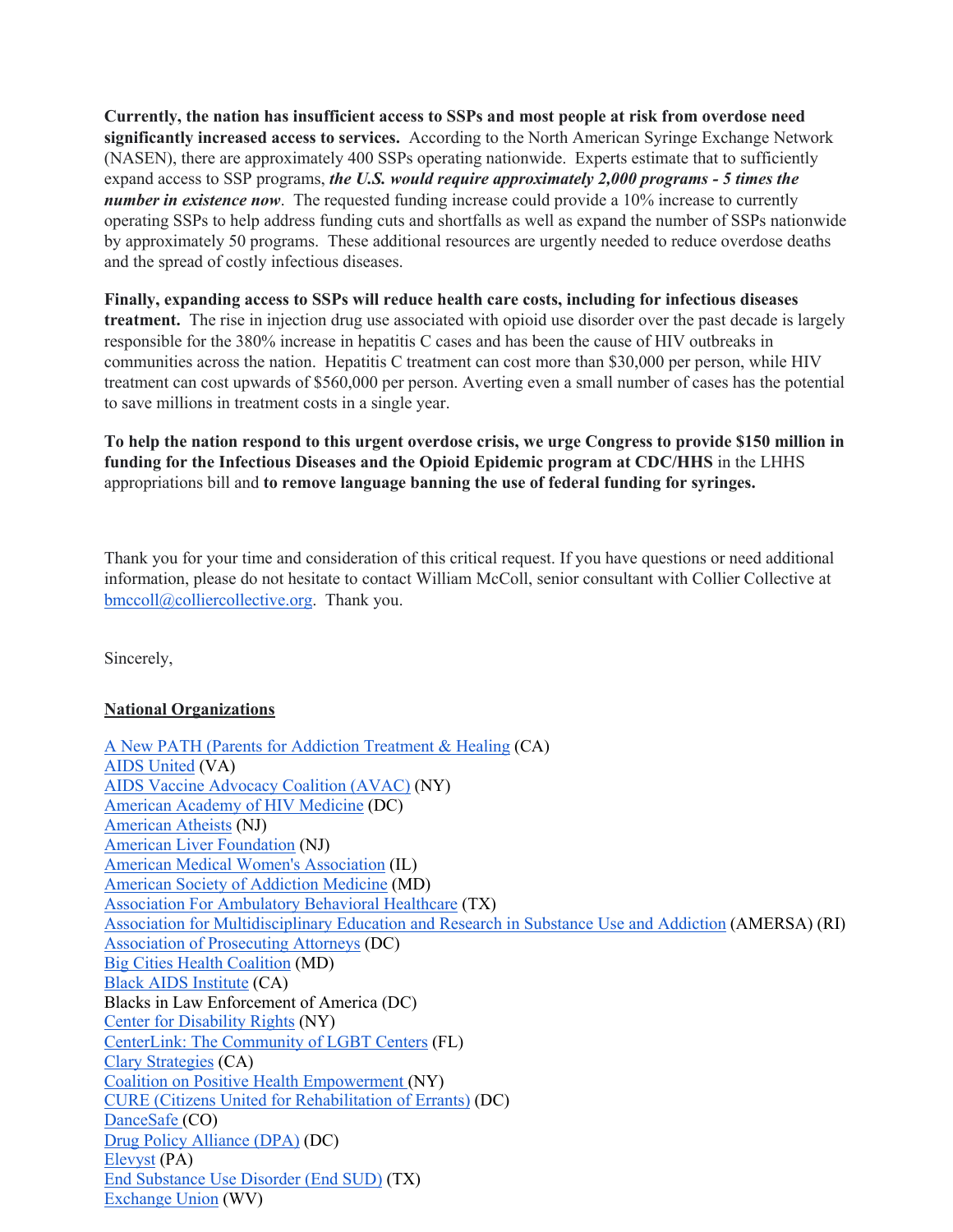Facente Consulting (CA) Faces & Voices of Recovery (DC) Friends of Safehouse (PA) Funders Concerned About AIDS (DC) GLMA: Health Professionals Advancing LGBTQ Equality (DC) Global Liver Institute (DC) Harm Reduction Sisters (MN) Health in Justice Action Lab (NY) HealthHIV (DC) Hepatitis C Mentor and Support Group-HCMSG (NY) HIV + Hepatitis Policy Institute (DC) HIV Dental Alliance (GA) HIV Medicine Association (HIVMA) (VA) In The Works (CA) Institutes for Behavior Resources, Inc. (MD) International Association of Providers of AIDS Care (DC) John Snow, Inc. (JSI) (MA) Justice Strategies (NY) Latino Commission on AIDS (NY) Law Enforcement Action Partnership (LEAP) (MA) Legal Action Center (NY) MomsRising (WA) MoNetwork (MO) Movement for Family Power (NY) NAADAC, the Association for Addiction Professionals (VA) National Association of Criminal Defense Lawyers (NACDL) (DC) National Association of State Alcohol and Drug Abuse Directors (NASADAD) (DC) National Association of State and Territorial AIDS Directors (NASTAD) (DC) National Center for Lesbian Rights (CA) National Coalition of STD Directors (NCSD) (DC) National Council for Mental Wellbeing (DC) National Harm Reduction Coalition (NHRC) (CA) National Health Care for the Homeless Council (MD) National Minority AIDS Council (NMAC) (DC) National Viral Hepatitis Roundtable (NVHR) (WA) National Working Positive Coalition (NY) NEXT Distro (NY) Opioid Crisis Response Fund (OCRF) (PA) Partnership to End Addiction (NY) People's Action (IL) Prevention Access Campaign - U=U (NY) Professional Association of Social Workers in HIV/AIDS (AL) Reframe Health and Justice Consulting (WA) Sero Project (IA) Smoke Works (MA) StoptheDrugWar.org (DC) Southwest Institute for Research on Women (SIROW), University of Arizona (AZ) SWOP (Sex Worker Outreach Project) Behind Bars (FL) The 6:52 Project Foundation (AL) The AIDS Institute (DC) The Sidewalk Project (CA) Trans Research and Resource Solutions Center (IN) Transitions Clinic Network (CA) Treatment Action Group (NY) Treatment Communities of America (DC)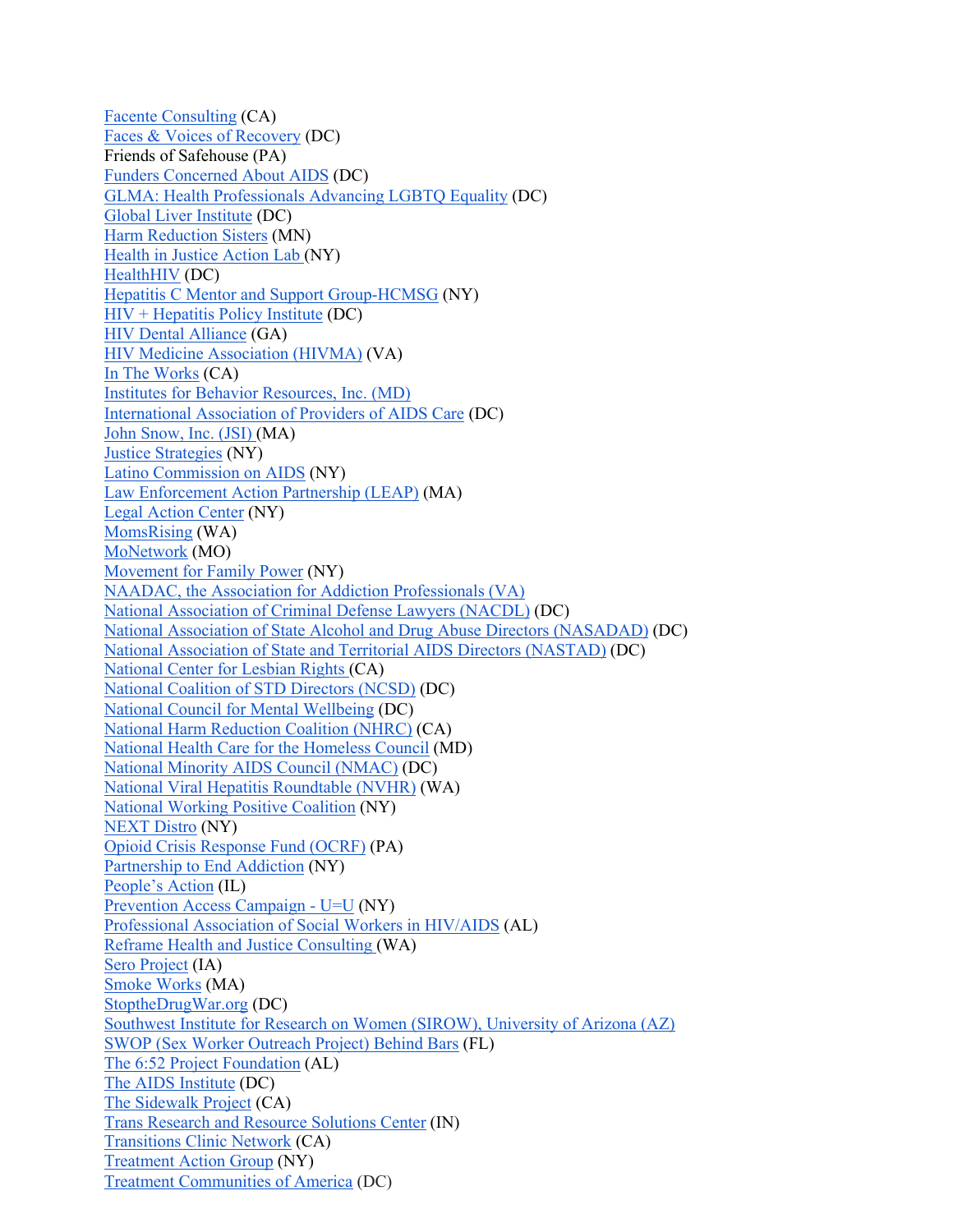Truth Pharm (NY) U.S. People Living with HIV Caucus (MD) Vital Strategies (NY) Washington Office on Latin America (WOLA) (DC) Yale Program in Addiction Medicine (CT)

## **State and Local Organizations**

## **Alabama**

AIDS Alabama AIDS Alabama South Clinic652 Five Horizons Health Services GoodWorks: North Alabama Harm Reduction Medical Advocacy & Outreach (MAOI) THRIVE Alabama

# **Alaska**

Alaskan AIDS Assistance Association

## **Arizona**

Aunt Rita's Foundation Southwest Recovery Alliance

## **Arkansas**

Central Arkansas Harm Reduction

# **California**

Any Positive Change APLA Health Asian American Drug Abuse Program (AADAP) Asian Liver Center, Stanford University School of Medicine Bay Area Lawyers for Individual Freedom (BALIF) Being Alive - LA Bienestar Human Services California Consortium of Addiction Programs & Professionals Christie's Place CLARE | Matrix CORE Medical Clinic, Inc. DAP Health End Hep C SF Face to Face GLIDE Harm Reduction Coalition of Santa Cruz County Harm Reduction Services (Sacramento) HealthRIGHT 360 HIV Education and Prevention Project of Alameda County (HEPPAC) Humboldt Area Center for Harm Reduction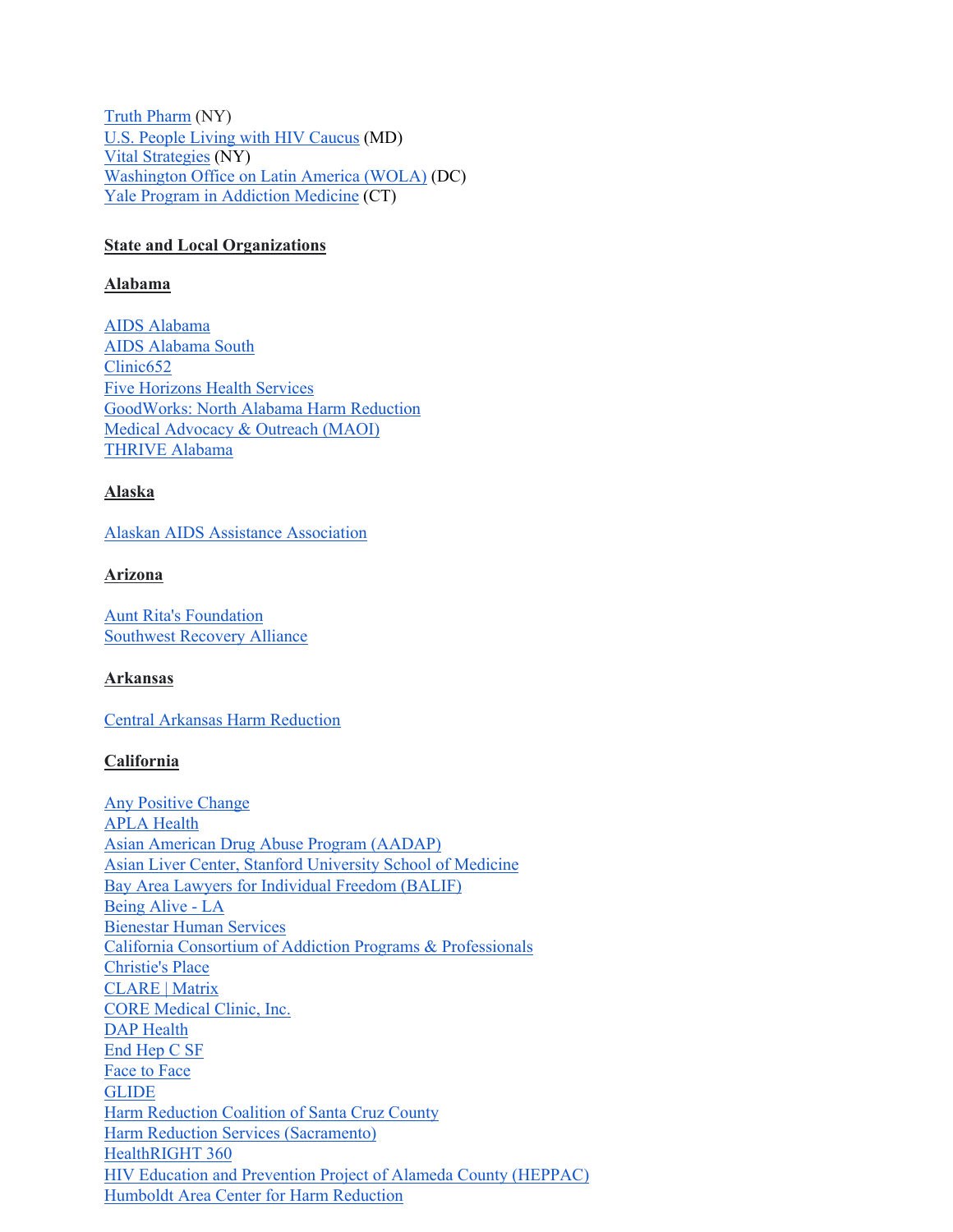MCAVHN Care and Prevention Network Northern Valley Harm Reduction Coalition (NVHRC) Oasis Legal Services Public Safety, San Luis Obispo Radiant Health Centers Safer Alternatives thru Networking & Education (SANE) San Francisco AIDS Foundation San Francisco Hepatitis C Task Force SLO Bangers Syringe Exchange and Overdose Prevention Program The Gubbio Project The Honest Demons Club The Spahr Center The Wall Las Memorias The Wildflower Collective Transgender Law Center

## **Colorado**

Boulder County AIDS Project (BCAP) Colorado Coalition for the Homeless Harm Reduction Action Center (HRAC) High Rockies Harm Reduction (HRHR) One Colorado Southern Colorado Harm Reduction Association Vivent Health Young People in Recovery

## **Connecticut**

Alliance for Living Connecticut Harm Reduction Alliance

## **Delaware**

Delaware HIV Consortium Remedy Alliance

## **District of Columbia**

Family and Medical Counseling Service, Inc. Harm Reduction Experts Improving Lives (HIPS) Rebuilding Independence My Style Voice For A Second Chance Westminster Presbyterian Church

## **Florida**

Florida Harm Reduction Collective Hope and Help Center of Central Florida NEU Health Solutions, Inc. Zero Hour Life Center

#### **Georgia**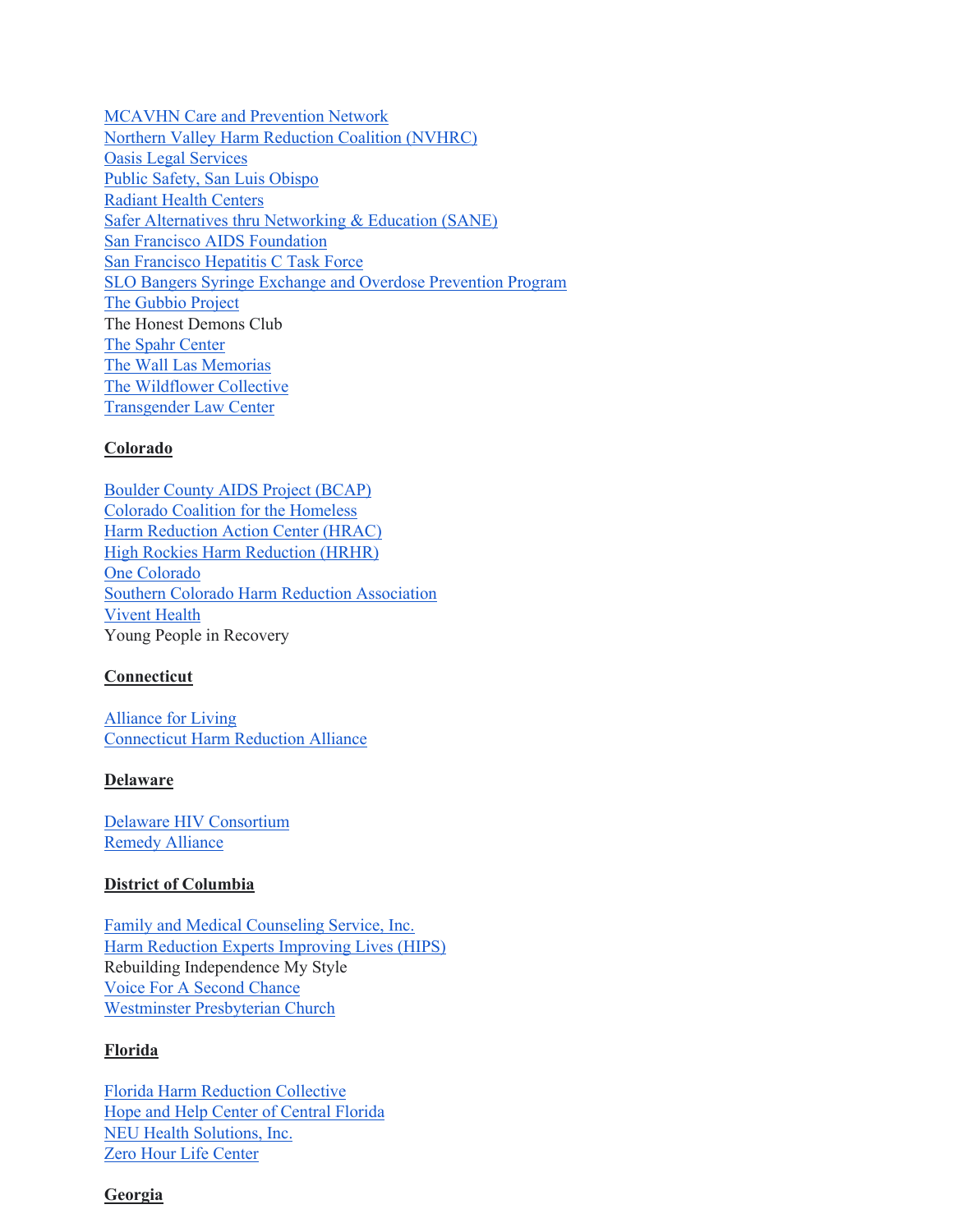Georgia AIDS Coalition Georgia Equality Georgia Overdose Prevention Just Love More, Inc.

## **Hawaii**

Drug Policy Forum of Hawaii Hawai'i Health & Harm Reduction Center Hep Free Hawaii Kaipuokaualoku

#### **Idaho**

North Idaho AIDS Coalition (NIAC)

#### **Illinois**

Above and Beyond Family Recovery Center AIDS Foundation Chicago Center for Housing & Health GRASP - Broken No More Heartland Alliance Howard Brown Health Illinois Harm Reduction and Recovery Coalition JOLT Foundation Phoenix Center QC Harm Reduction The Night Ministry The Perfectly Flawed Foundation The Porchlight Collective SAP The Puerto Rico Project Thresholds West Side Heroin/Opioid Task Force Prevention Partnership, Inc.

## **Indiana**

A Better Life Brianna's Hope Aspire Indiana Health Beyond the Pod Community AIDS Action Group of South Central Indiana Connection Cafe (Fayette County Harm Reduction Alliance) Foundations Family Medicine Granny Connection HIV Modernization Movement-Indiana Holding Space Recovery Project Indiana Addiction Issues Coalition Indiana Recovery Alliance Mental Health America of Indiana Refresh (F5) Scott County THRIVE Women in Motion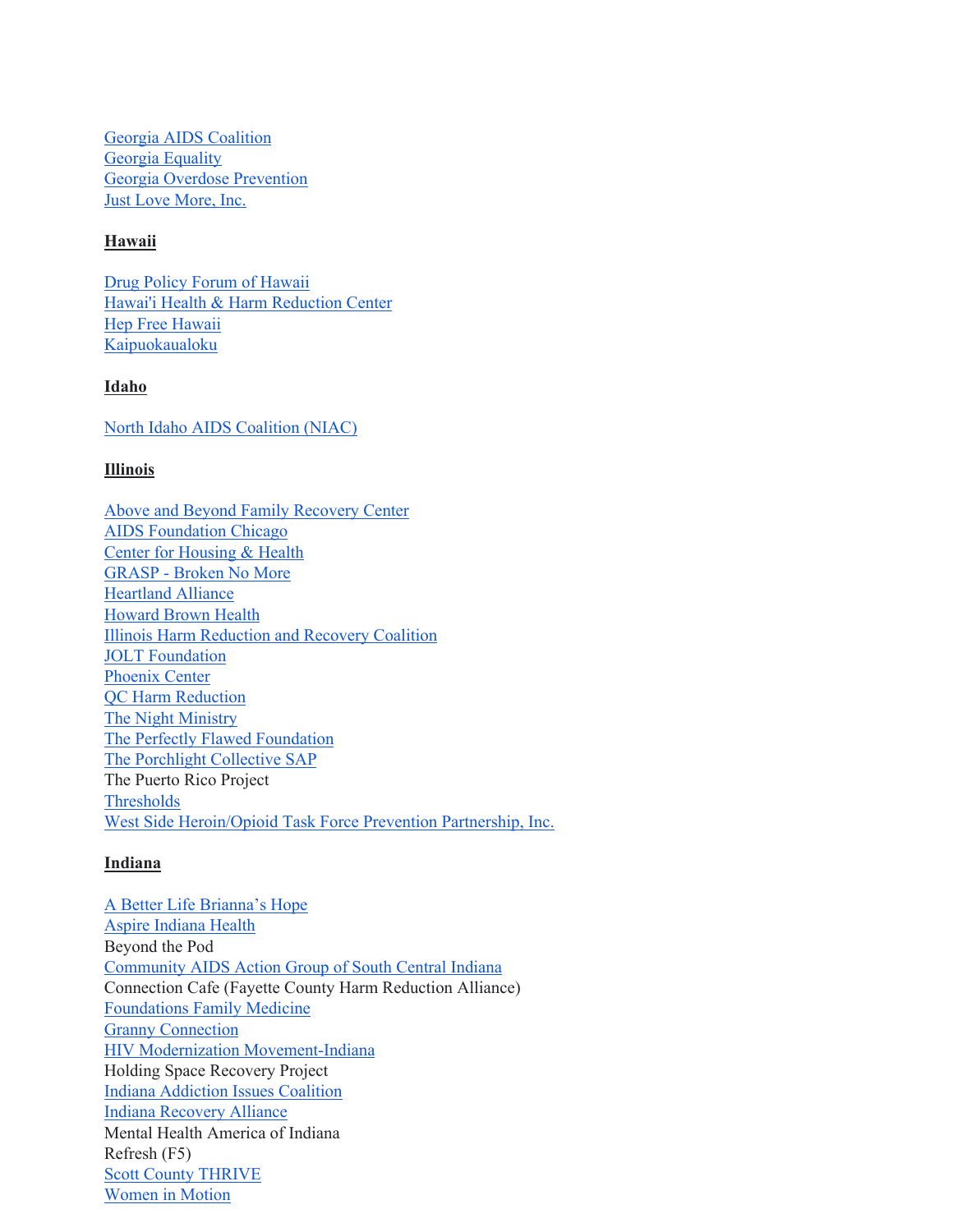## **Iowa**

Iowa Harm Reduction Coalition (IHRC) Iowa Student Harm Reduction Alliance

## **Kansas**

DCCCA

#### **Kentucky**

Kentucky Harm Reduction Coalition

#### **Louisiana**

Capitol Area Reentry Program Inc. CrescentCare

## **Maine**

Amistad Health Equity Alliance Maine Access Points Maine People's Alliance Needlepoint Sanctuary of Maine

## **Maryland**

Addiction Connections Resource Advocacy and Training Center (Cumberland) Baltimore Harm Reduction Coalition Maryland Communities United National Council on Alcoholism and Drug Dependence - Maryland Chapter (NCADD-MD) Voices of Hope, Inc.

#### **Massachusetts**

Fenway Health Law Office of Lisa Newman-Polk Material Aid and Advocacy Program Tapestry Health Systems

#### **Michigan**

217 Recovery ACCESS Community Outreach Prevention and Education Network (COPE Network) Flint Rising Harm Reduction Michigan HIV AIDS Alliance of Michigan Lansing Area AIDS Network (LAAN) UNIFIED - HIV Health and Beyond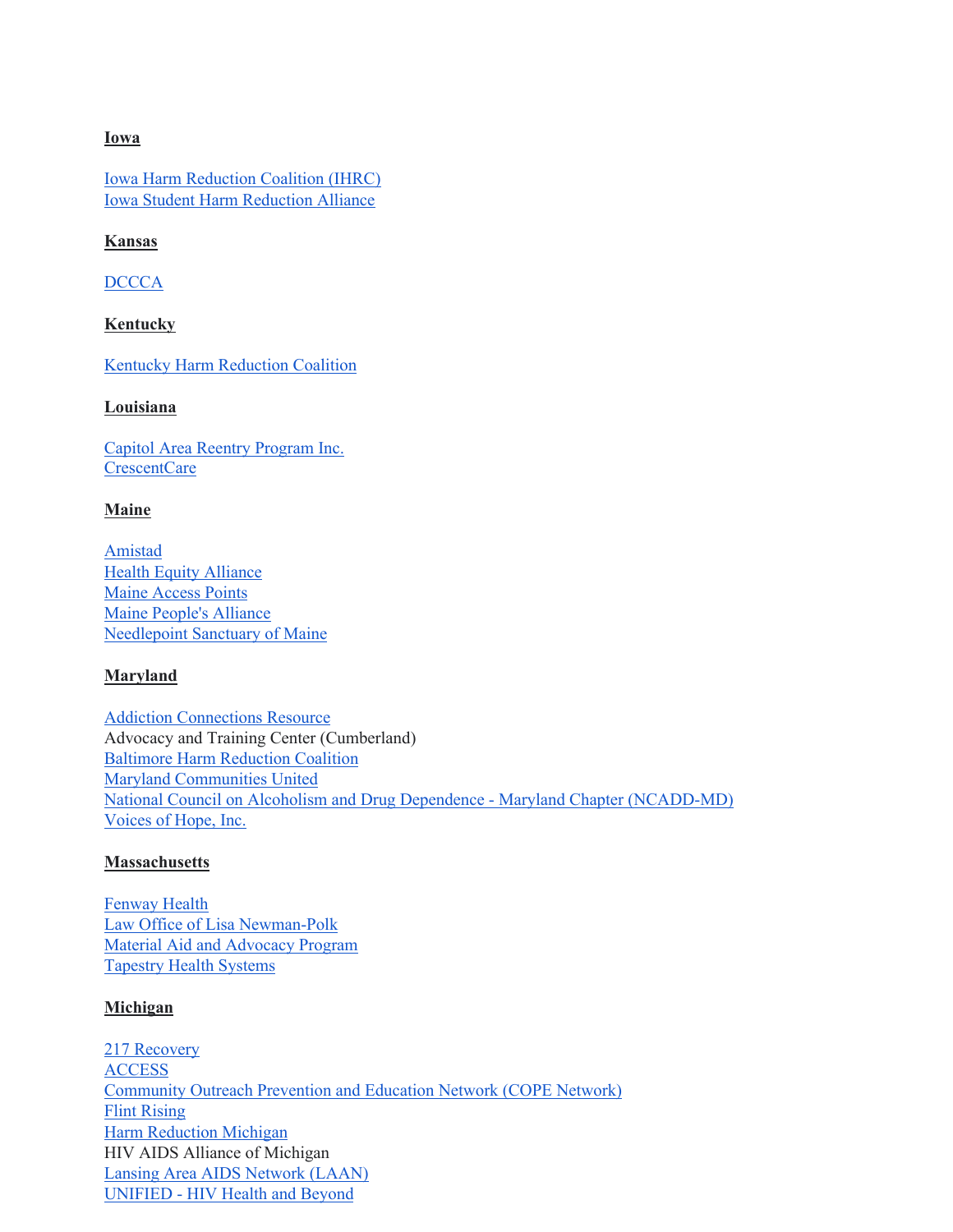### Wellness Services, Inc.

## **Minnesota**

Hope House of St. Croix Valley Little Brothers Friends of the Elderly Minnesota people of color LGBTQ pride Native American Community Clinic Rainbow Health Southside Harm Reduction Services University of Minnesota Youth and AIDS Projects

#### **Mississippi**

End It For Good Vivent Health

#### **Missouri**

Addiction Science Unit, Missouri Institute of Mental Health, University of Missouri The Missouri Network For Opiate Reform and Recovery

## **Montana**

Open Aid Alliance

**Nebraska**

Nebraska AIDS Project

**Nevada**

Trac-B Exchange

## **New Hampshire**

HIV/HCV Resource Center New Hampshire Harm Reduction Coalition

## **New Jersey**

New Jersey Harm Reduction Coalition New Jersey Policy Perspective South Jersey AIDS Alliance (SJAA)

#### **New Mexico**

Casa de Salud Law Enforcement Training International The Mountain Center Transgender Resource Center of New Mexico

## **New York**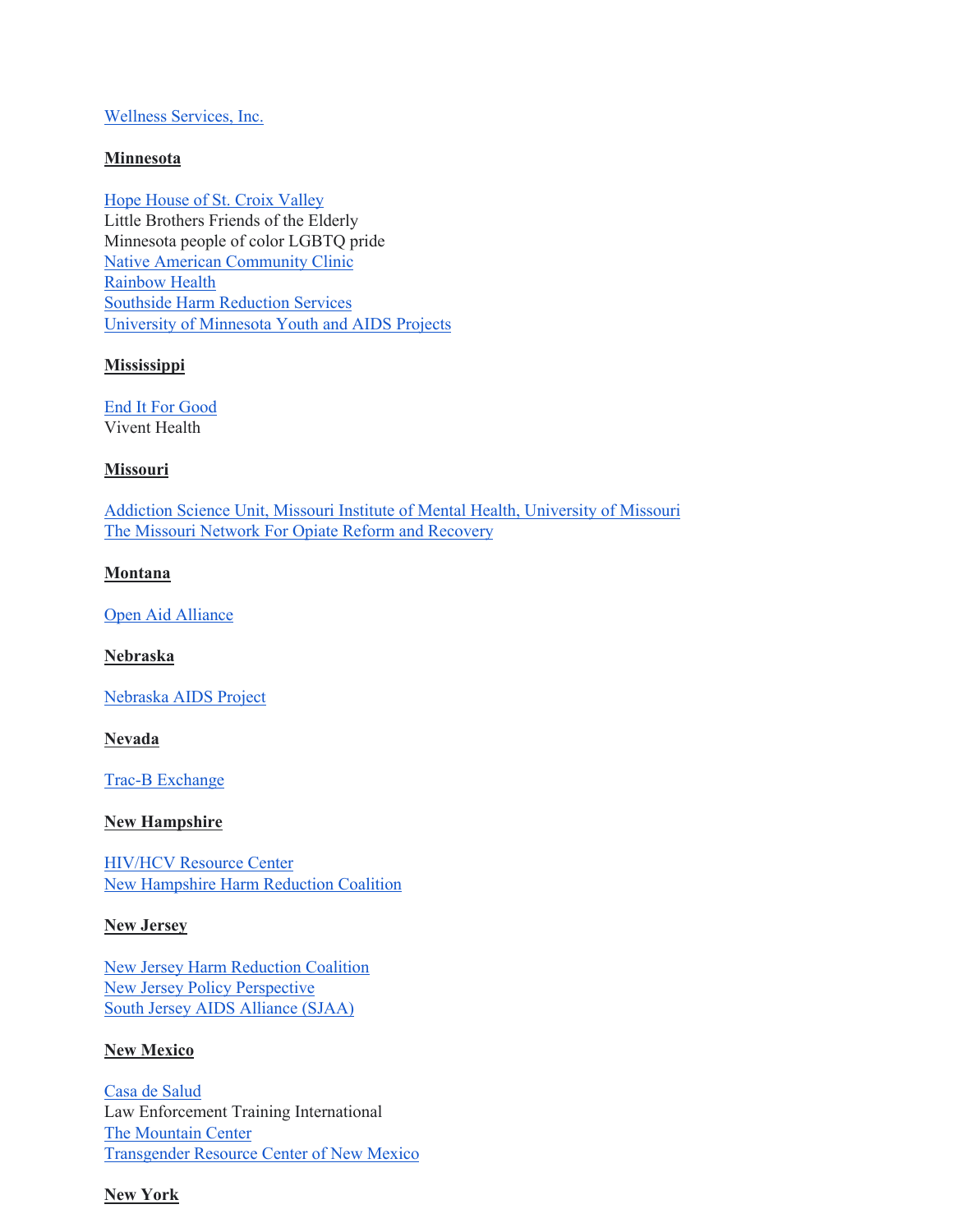A Little Piece of Light Alliance for Positive Change Black Harm Reduction Network Bronx Móvil Callen-Lorde Community Health Center Center for Motivation and Change College and Community Fellowship Community Action for Social Justice (CASJ) Ed for All Exponents, Inc. Harlem United Syringe Exchange Program Harm Reduction Caucus at Columbia School of Social Work Housing Works, Inc. (HRS) Michael Galipeau Consulting NAMI Huntington New York Transgender Advocacy Group PrEP4All RAW- Recovery All Ways Second Chance Opportunities Southern Tier AIDS Program St. Ann's Corner of Harm Reduction TCC Group WCJA

## **North Carolina**

Advocacy House Benevolence Farm ekiM for Change Fruit of Labor Action Research & Technical Assistance, LLC Holler Harm Reduction North Carolina AIDS Action Network North Carolina Harm Reduction Coalition Smoky Mountain Harm Reduction Twin City Harm Reduction Collective Western North Carolina AIDS Project (WNCAP) Wilkes Recovery Revolution, Inc.

#### **North Dakota**

Fargo Cass Public Health Grand Forks Public Health

# **Ohio**

Caracole Prevention Program River Valley Organizing Showing Up for Racial Justice Ohio Thrive Peer Recovery Services Writers in Residence

#### **Oklahoma**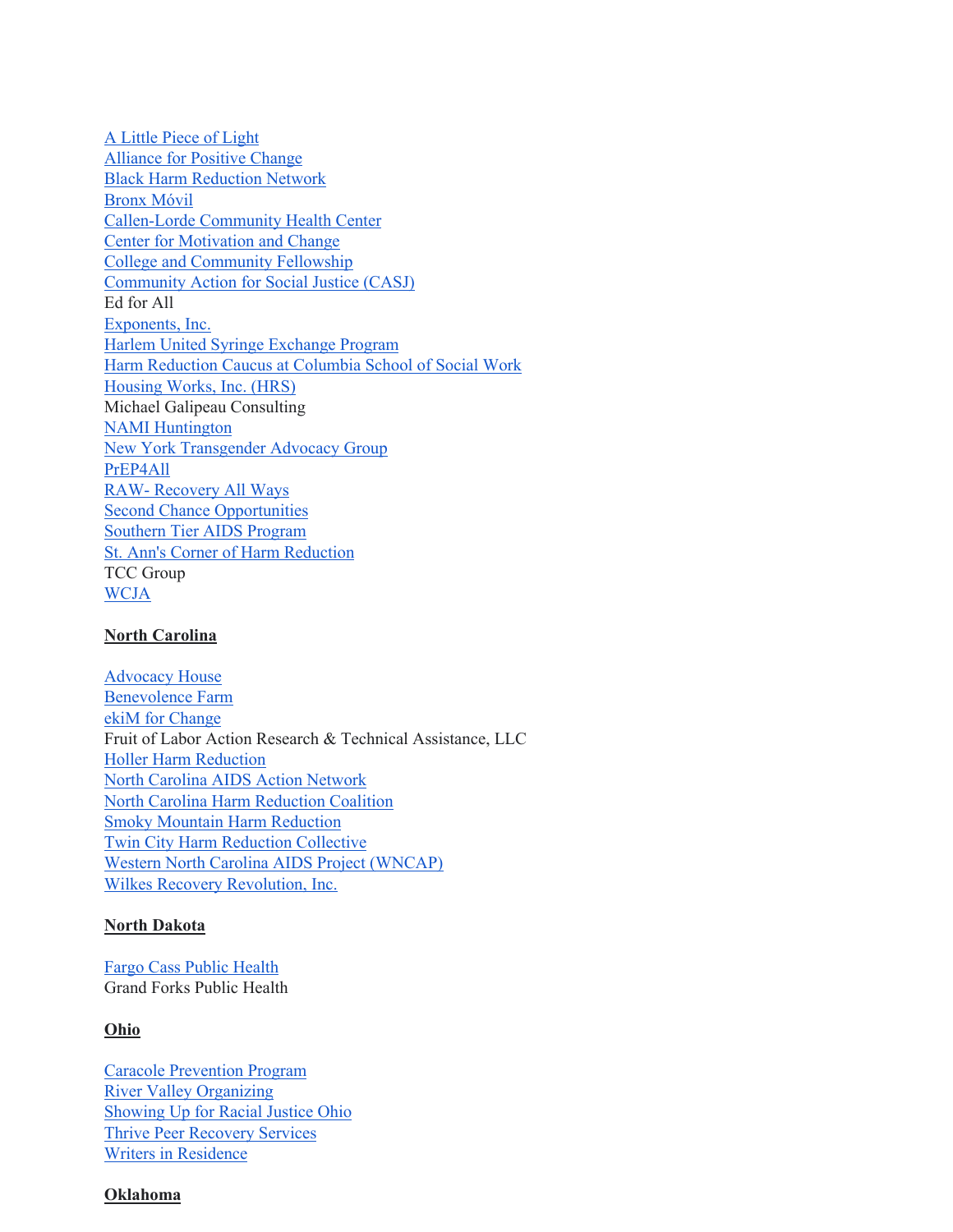## Oklahoma Harm Reduction Alliance

## **Oregon**

Caring Ambassadors Program HIV Alliance

## **Pennsylvania**

Black and Latinx Community Control Philadelphia Daniel J. Orens Foundation, Inc. Family Services Association of Bucks County Friends of POPN Friends of Safehouse March Fo(u)rth Consulting Operation in My Back Yard PA Harm Reduction Network Pathways to Housing PA Pennsylvania Harm Reduction Network Philadelphia Housing Action Philadelphia Overdose Prevention Network Prevention Point Pittsburgh Reclaim Philadelphia SELF Inc. Why Not Prosper

# **Puerto Rico**

Coalición de Coaliciones Pro Personas sin Hogar de PR, Inc. El Punto en la Montaña, Inc Hermanxs de la Calle / Boutique Comunitaria por Urbe Apie Intercambios Puerto Rico, Inc. Pacientes de SIDA Pro Política Sana

# **Rhode Island**

Project Weber/RENEW RI Communities for Addiction Recovery Efforts (RICARES)

## **South Carolina**

Challenges Inc PALSS, inc.

## **South Dakota**

South Dakota Urban Indian Health

## **Tennessee**

A Betor Way Street Works